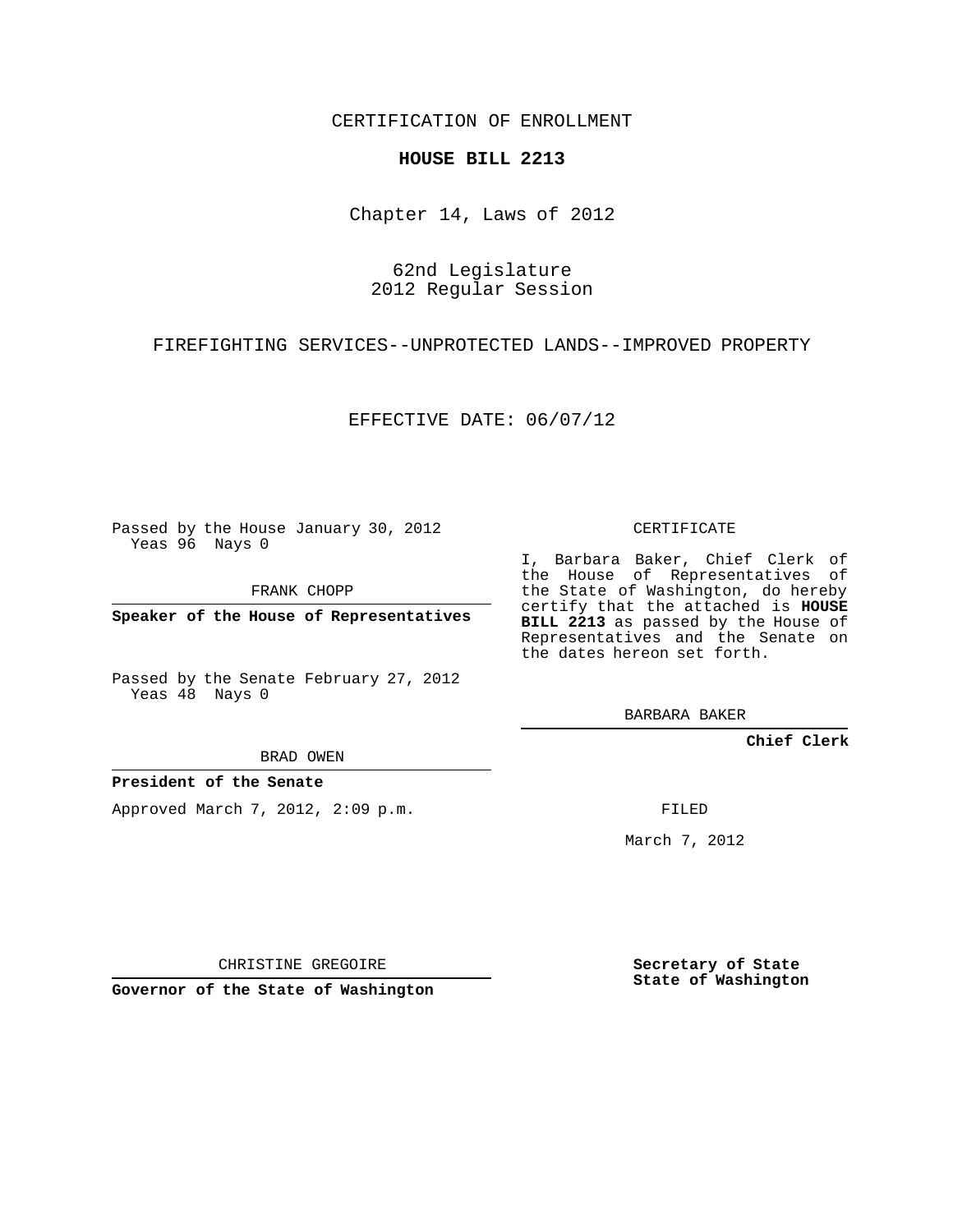## **HOUSE BILL 2213** \_\_\_\_\_\_\_\_\_\_\_\_\_\_\_\_\_\_\_\_\_\_\_\_\_\_\_\_\_\_\_\_\_\_\_\_\_\_\_\_\_\_\_\_\_

\_\_\_\_\_\_\_\_\_\_\_\_\_\_\_\_\_\_\_\_\_\_\_\_\_\_\_\_\_\_\_\_\_\_\_\_\_\_\_\_\_\_\_\_\_

Passed Legislature - 2012 Regular Session

**State of Washington 62nd Legislature 2012 Regular Session**

**By** Representatives Chandler, Van De Wege, and Johnson

Prefiled 12/20/11. Read first time 01/09/12. Referred to Committee on Local Government.

 AN ACT Relating to modifying certain definitions for the purpose of firefighting services for unprotected lands; and amending RCW 52.12.160.

BE IT ENACTED BY THE LEGISLATURE OF THE STATE OF WASHINGTON:

 **Sec. 1.** RCW 52.12.160 and 2011 c 200 s 1 are each amended to read as follows:

 (1) The definitions in this section apply throughout this section and RCW 4.24.780 unless the context clearly requires otherwise.

 (a) "Fire protection service agency" or "agency" means any local, state, or federal governmental entity responsible for the provision of firefighting services, including fire protection districts, regional fire protection service authorities, cities, towns, port districts, the department of natural resources, and federal reservations.

 (b) "Fire protection jurisdiction" means an area or property located within a fire protection district, a regional fire protection service authority, a city, a town, a port district, lands protected by the department of natural resources under chapter 76.04 RCW, or on federal lands.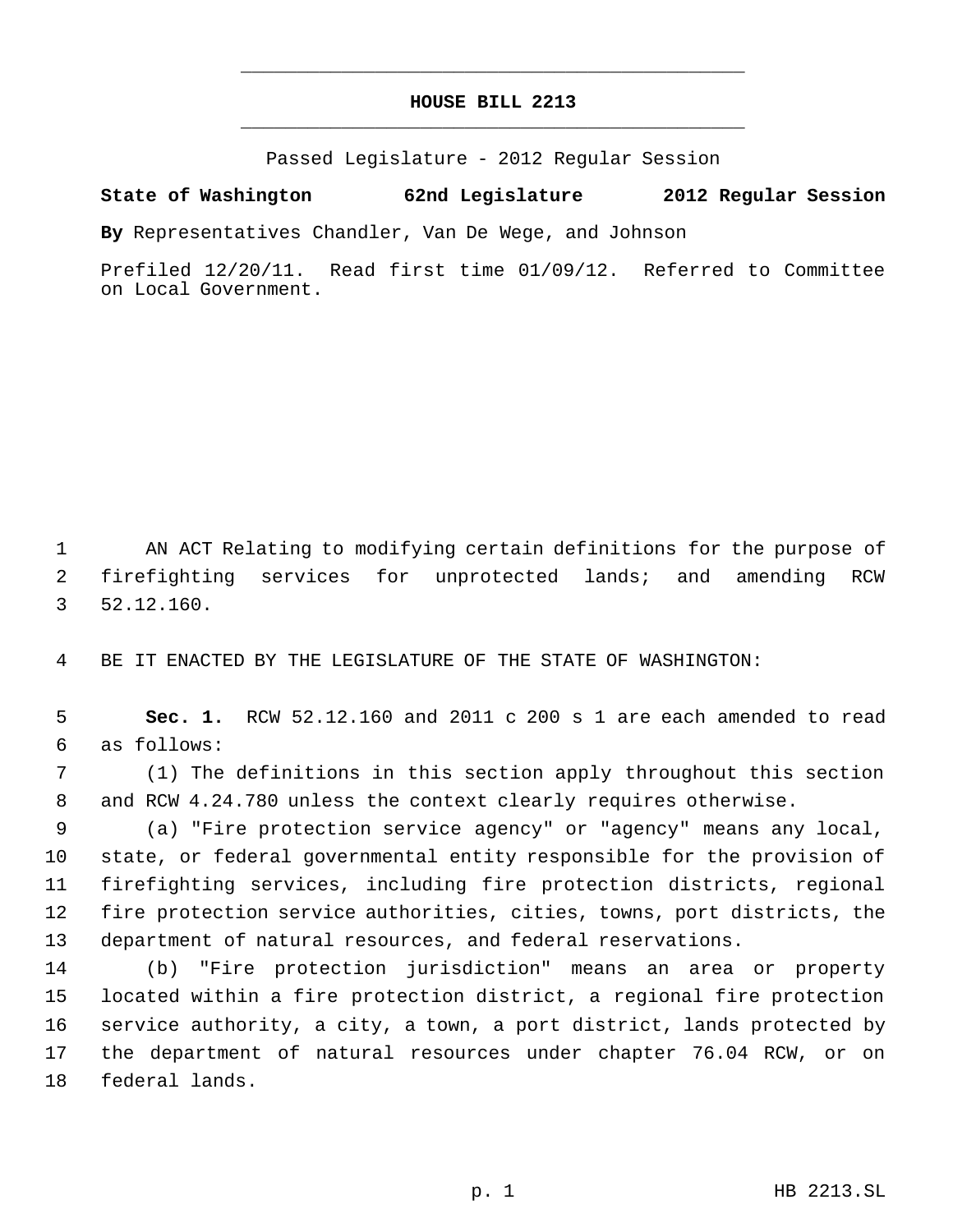(c) "Firefighting services" means the provision of fire prevention services, fire suppression services, emergency medical services, and other services related to the protection of life and property.

 (d) "Improved property" means property upon which a structure is 5 located, ((but does not include roads, bridges, land devoted primarily 6 to growing and harvesting timber, or land devoted primarily to the 7 production - of - livestock - or - agricultural - commodities - for - commercial purposes)) including bridges and agricultural structures as defined in RCW 19.27.015.

(e) "Property" means land, structures, or land and structures.

 (f) "Unimproved property" has the same meaning as "unimproved lands" in RCW 76.04.005.

 (g) "Unprotected land" means improved property located outside a fire protection jurisdiction.

 (2)(a) In order to facilitate the provision of firefighting services to unprotected lands, property owners of unprotected lands are encouraged, to the extent practicable, to form or annex into a fire protection jurisdiction or to enter into a written contractual agreement with a fire protection service agency or agencies for the provision of firefighting services. Any written contractual agreement between a property owner and a fire protection service agency must include, at minimum, a risk assessment of the property as well as a capabilities assessment for the district.

 (b) Property owners of unprotected land who choose not to form or annex into a fire protection jurisdiction or to enter into a written contractual agreement with a fire protection agency or agencies for the provision of firefighting services, do so willingly and with full knowledge that a fire protection service agency is not obligated to provide firefighting services to unprotected land.

 (3) In the absence of a written contractual agreement, a fire protection service agency may initiate firefighting services on unprotected land outside its fire protection jurisdiction in the following instances: (a) Service was specifically requested by a landowner or other fire service protection agency; (b) service could reasonably be believed to prevent the spread of a fire onto lands protected by the agency; or (c) service could reasonably be believed to substantially mitigate the risk of harm to life or property by preventing the spread of a fire onto other unprotected lands.